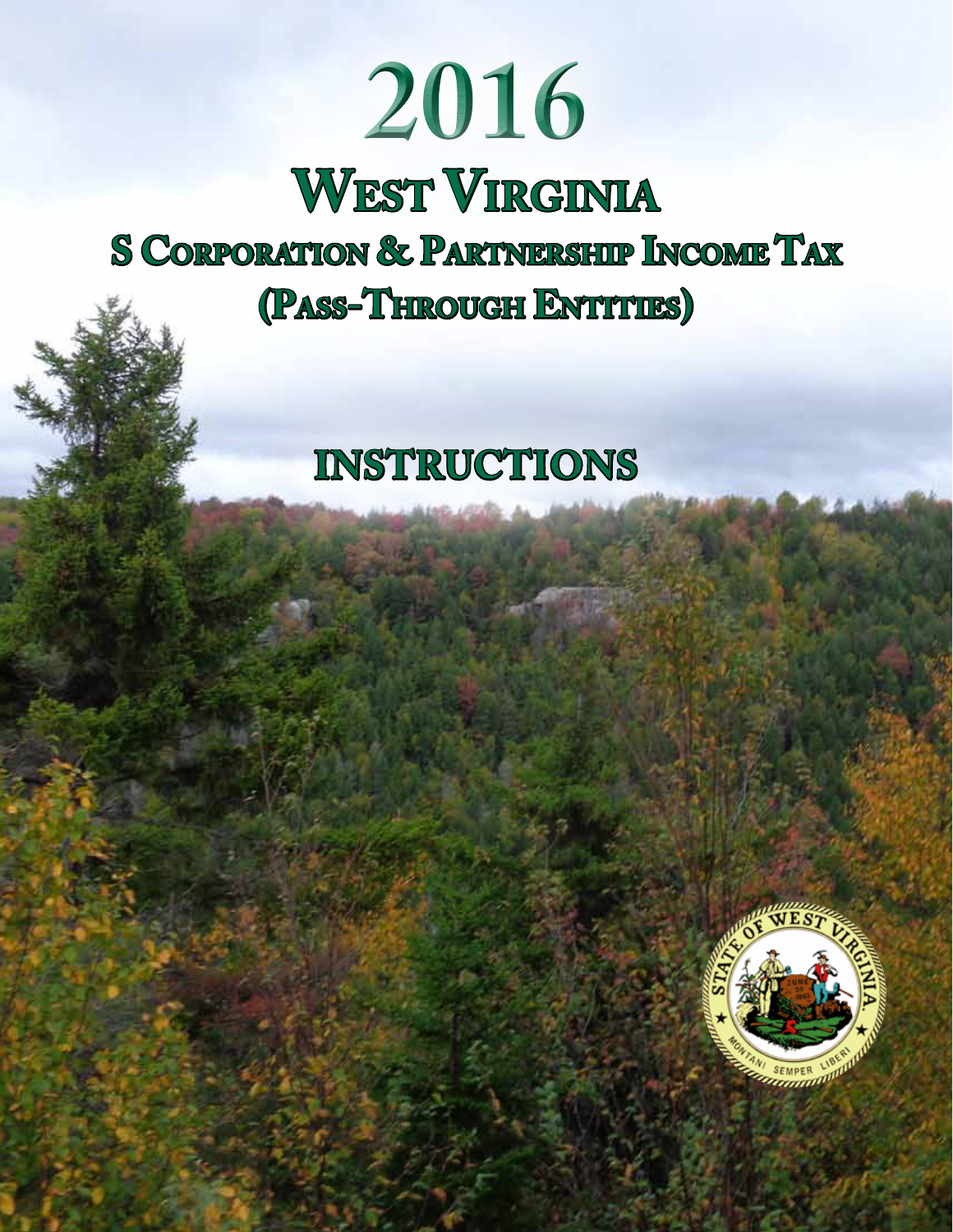# **Important Information for 2016**

The due dates and extension dates for partnerships filing a West Virginia S Corporation & Partnership Income Tax (Pass-Through Entities) return have changed. For periods beginning on or after January 1, 2016, annual returns will have a due date of March 15, 2017 and an extended due date of September 15, 2017. Fiscal and 52/53 week returns will be due on the 15th day of the third month following the close of the taxable year with an extension period of six months.

Beginning in 2016, West Virginia will require a checkbox response regarding whether Disregarded Entities are included with the S Corporation/Partnership return. If there are disregarded entities, the Tax Return Questionnaire located on page 13 must be completed and attached to the file return. Failure to attach the required document will result in a delay to processing the return.

# **Tax Rates**

- The withholding rate on West Virginia source income continues to be 6.5% (§11-21-71a(b)(1)).
- Effective January 1, 2016, taxpayers who had annual remittance of any single tax equal to or greater than \$25,000 during fiscal year 2014 are required to electronically file returns and make payments using Electronic Funds Transfer (EFT) for periods beginning on or after January 1, 2016.
- Failure to comply with the requirement to remit payments by EFT without first obtaining a waiver may result in a civil penalty of 3 percent of each payment which was to be paid by EFT. Visit our website www.tax.wv.gov for additional information.

# **Returned Payment Charge**

The Tax Department will recover a \$15.00 fee associated with any returned bank transactions. These bank transactions include but are not limited to the following:

- • Direct Debit (payment) transactions returned for insufficient funds.
- Stopped payments.
- Bank refusal to authorize payment for any reason.
- Direct Deposit of refunds to closed accounts.
- • Direct Deposit of refunds to accounts containing inaccurate or illegible account information.

Checks returned for insufficient funds will incur a \$28.00 fee.

### **The fee charged for returned or rejected payments will be to recover only the amount charged to the State Tax Department by the financial institutions.**

**Important:** There are steps that can be taken to minimize the likelihood of a rejected financial transaction occurring:

- • Be sure that you are using the most current bank routing and account information
- • If you have your tax return professionally prepared, the financial information used from a prior year return often prepopulates the current return as a step saver. It is important that you verify this information with your tax preparer by reviewing the bank routing and account information from a current check. This will ensure the information is accurate and current in the event that a bank account previously used was closed or changed either by you or the financial institution.
- If you prepare your tax return at home using tax preparation software, the financial information used from a prior year return often pre-populates the current return as a step saver. It is important that you verify this information by reviewing the bank routing and account information from a current check. This will ensure the information is accurate and current in the event that a bank account previously used was closed or changed either by you or the financial institution.
- If you prepare your tax return by hand using a paper return, be sure that all numbers requesting a direct deposit of refund entered are clear and legible.
- If making a payment using MyTaxes, be sure that the bank routing and account number being used is current.
- If scheduling a delayed debit payment for an electronic return filed prior to the due date, make sure that the bank routing and account number being used will be active on the scheduled date.
- Be sure that funds are available in your bank account to cover the payment when checks or delayed debit payments are presented for payment.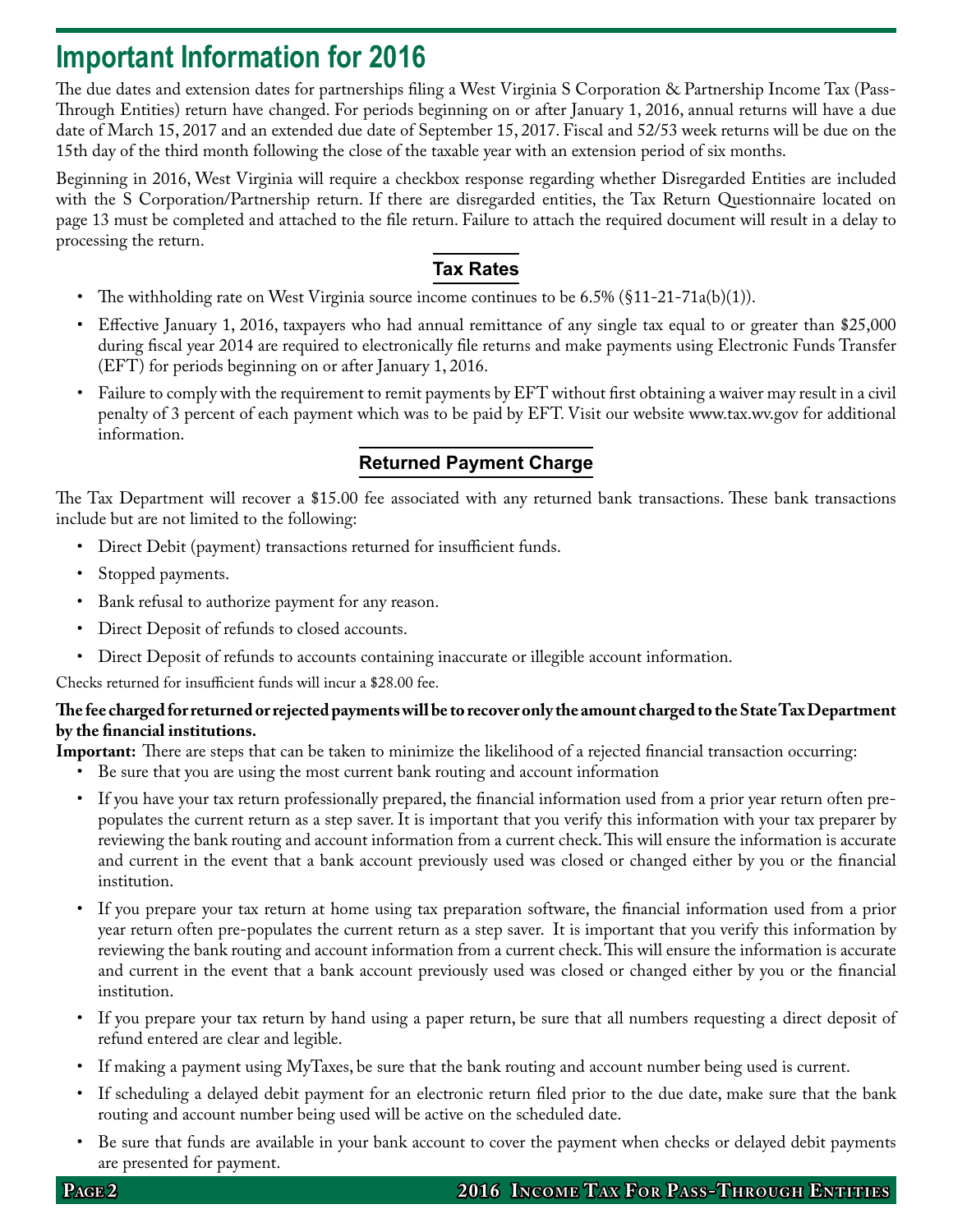# **Taxpayer Responsibilities**

### **Filing Your Business Tax Returns**

Returns must be filed by the due date. You may obtain forms from any of our regional field offices or from our home page on the internet at www.tax.wv.gov.

Failure to file returns will result in your account being referred to our Compliance Division for corrective action. Please file all required tax returns even if you owe no tax for the reporting period. **All pages of the return must be filed**.

# **Payment of the Tax**

The full amount of tax owed is due and payable on the due date of the tax return. Failure to pay the full amount of tax by the due date will result in interest and penalties being added to any unpaid amount of tax. If for any reason you are unable to pay the full amount of tax on the due date, you should file your tax return along with a written explanation of why you are unable to pay and when you will pay the tax due.

# **Refunds**

You are entitled to a refund of any amount that you overpaid. All or part of any overpayment may be applied as a credit against your liability for such tax for other periods. A claim for refund (usually a tax return showing an overpayment) must be filed within three years of the due date of the return or two years from the date the tax was paid, whichever expires later. The overpayment will be used by the Tax Department against other tax liabilities due.

If the Tax Department does not respond to your request within three (3) months on overpayment of Withholding Tax, you may submit in writing a request for an administrative hearing to present your reasons why you feel you are entitled to the refund. Interest is allowed and paid on any refund upon which the Department has failed to timely act and which is final and conclusive.

If the Tax Department denies or reduces a request for a refund, a written request for an administrative hearing may be submitted. Failure to respond to a denial or reduction within sixty (60) days will result in the denial/reduction becoming final and conclusive and not subject to further administrative or judicial review.

# **Selling or Discontinuing Your Business**

If you sell or discontinue your business, notify the Tax Department in writing as soon as possible after your business is sold or discontinued. All final tax returns should be filed.

# **General Information**

The information in this booklet is for calendar year 2016 returns and for fiscal year returns beginning in 2016 and ending in 2017. The information in this book is intended to help you complete your returns and is not a substitute for tax laws and regulations.

#### Address questions to the West Virginia State Tax Department, Taxpayer Services Division, PO Box 3784, Charleston, WV 25337-3784 or by telephone at (304) 558-3333, toll free at 1-800- 982-8297.

# **Exempt Organizations**

Any S Corporation or Partnership exempt from federal income tax is also exempt from West Virginia Income Tax. In addition, certain insurance companies, certain production credit associations, trusts established under 29 U.S.C. 186, and other organizations specifically exempt under the laws of West Virginia are also exempt.

# **When to File and Pay**

The due dates and extension dates for partnerships filing a West Virginia S Corporation & Partnership Income Tax (Pass-Through Entities) return have changed. For periods beginning on or after January 1, 2016, annual returns will have a due date of March 15, 2017 and an extended due date of September 15, 2017. Fiscal and 52/53 week returns will be due on the 15th day of the third month following the close of the taxable year with an extension period of six months.

### **Who Must File**

The following Partnerships are required to file an Income Tax Return:

- a. Resident Partnerships,
- b. Nonresident Partnerships having a partner who is a resident of West Virginia, or
- c. Nonresident Partnerships having any income from or connected with West Virginia sources regardless of the amount of such income.

Income from or connected with West Virginia is those items attributable to (a) the ownership of any interest in real or tangible personal property in West Virginia; or (b) a business, trade, profession, or occupation carried on in West Virginia including income from intangible personal property employed in such business, trade, profession, or occupation unless it elects to be taxed under subchapter S of the Internal Revenue Code.

The term **"Partnership"** includes syndicates, pools, joint ventures or any other unincorporated organization of two or more persons through which any business, trade, profession, occupation or venture is carried on. **"Resident Partnership"** means any partnership organized under the laws of West Virginia whose principal office, place of business, or other activity is within the borders of West Virginia. It may also carry on its business or other activities in other states. **"Nonresident Partnership"** means any partnership other than a resident partnership.

A **Limited Liability Company** which is treated like a Partnership for federal income tax purposes will also be treated as such for West Virginia income tax purposes. If it is not treated like a Partnership, it will be taxed as a C Corporation unless it elects to be taxed under subchapter S of the Internal Revenue Code.

# **Assistance**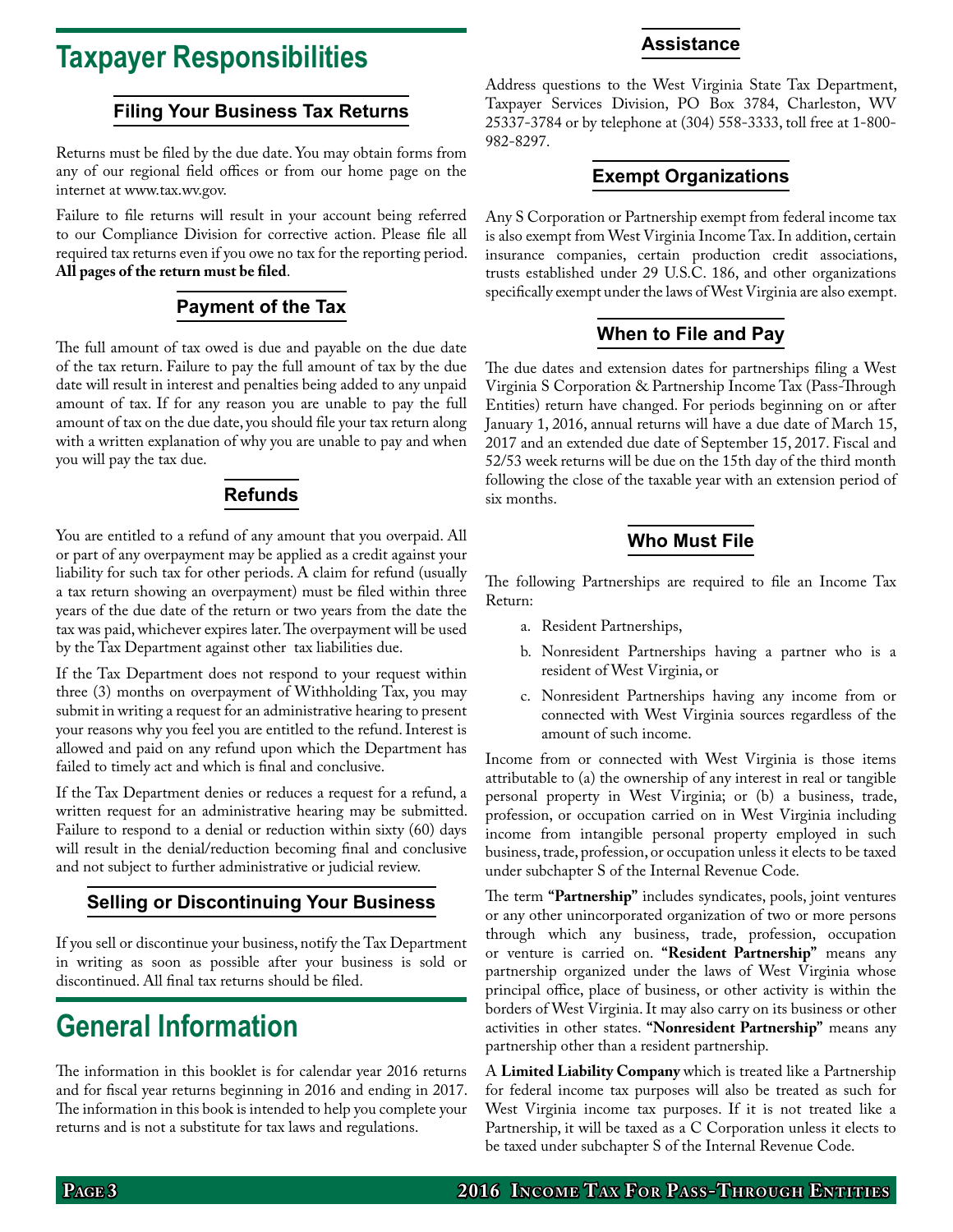Every corporation electing to be taxed under subchapter S of the Internal Revenue Code that engages in business in West Virginia or that derives income from property, activity, or other sources in West Virginia must file a West Virginia return.

### **Extension of Time to File**

Any S Corporation or Partnership needing an extension of time to file and/or that expects to owe Nonresident Withholding Tax must file Form SPF-100EXT, Extension of Time to File Information Returns, on or before the due date of the return. Any S Corporation or Partnership granted an extension of time to file their federal return is granted the same extension of time to file their West Virginia return. Be sure to attach a copy of your federal extension to each tax return to avoid any penalty for late filing. An extension of time for filing does not extend the time for payment. To avoid interest and additions to tax for late payment, use Form SPF-100EXT to make an extension payment pending the filing of the annual return.

A state extension of time to file may be obtained, even if a federal extension has not been requested, provided Form SPF-100EXT is filed prior to the due date of the West Virginia return.

# **Where to File**

West Virginia State Tax Department Tax Account Administration Division PO Box 11751 Charleston, WV 25339-1751

# **Use of Federal Figures**

All items of income and deductions to be reported on this return are the same as for federal tax purposes and the meaning of all terms are the same, unless otherwise defined.

#### **Penalty for Late Filing and Failure to Include Correct Information**

Any S Corporation or Partnership that fails to file and/or include all the correct information on Form SPF-100 and Form NRW-2 or Form NRW-4 when applicable, by the required filing date is subject to a penalty of \$50.00 for each information return that they failed to file or include correct information on, not to exceed \$100,000.

Provisions for the reduction of the penalty amount exist if the partnership corrects the failure or error within specified time frames. If the failure is due to intentional disregard for the filing requirements or the correct information reporting requirement, the penalty is \$100.00 or ten percent (.1) of the aggregate amount of the items required to be reported correctly, whichever is greater.

For additional information about this penalty, request a copy of Publication TSD-391 by calling Taxpayer Services at (304) 558-3333 or toll free at 1-800-982-8297. Also, the Publication can be found online at www.tax.wv.gov.

# **Business Capital**

Although the Business Franchise Tax was eliminated as of January 1, 2016, the Business Capital of the S Corporation or Partnership must still be reported on SPF-100 Schedule B.

### **Reporting West Virginia Income Tax Withholding Credit**

**Electronic Filing** – It is not necessary to use or submit an SPF-100W since this information will transmit electronically once entered within the software.

**Paper Filed Returns** – Enter the total amount of West Virginia tax withheld on your behalf by another entity as shown on your Form SPF-100W. A completed SPF-100W *must* be enclosed with your paper return. Failure to submit this document will result in the disallowance of the credit claimed. **Note**: Local or municipal fees cannot be claimed as West Virginia income tax withheld. If the withholding source is for a nonresident sale of real estate transaction, a form WV/NRSR must be completed and on file with the State Tax Department prior to submitting a tax return. Additionally, a federal Schedule D must be submitted. If withholdings is related to form WV/NRSR, please indicate in the box provided on line 11.

#### **Nonresident Shareholder/Partner Withholding Tax**

S Corporations and Partnerships are required to withhold West Virginia Income Tax for each nonresident shareholder/partner that has not provided the S Corporation or Partnership a WV Nonresident Income Tax Agreement, Form NRW-4. The amount to be withhold is six and one-half percent (.065) of the nonresident shareholder's/partner's share of the Federal Taxable income or portion thereof that is derived from or attributable to West Virginia sources, whether such amount is actually distributed or is deemed to have been distributed for Federal Income Tax purposes. The entire tax withheld is required to be remitted with the WV Income Tax Return for S Corporation and Partnership.

#### **Information Statement of Tax Withheld**

Every S Corporation or Partnership required to deduct and withhold tax on nonresident shareholders/partners must provide a WV/NRW-2 or WV/K-1 equivalent to each nonresident shareholder/partner on or before the date it files its West Virginia S Corporation/Partnership Tax Return. The information statement shall show the amount of WV income subject to withholding and the amount of WV Income Tax withheld by the S Corporation or Partnership on behalf of the shareholder/partner.

The S Corporation or Partnership will satisfy this requirement by submitting all income and withholding information as it relates to the individual shareholders/partners of the S Corporation or Partnership on Schedule SP Shareholder/Partner information and Nonresident Withholding when filing their annual SPF-100.

#### **Satisfying nonresident personal income tax reporting requirements**

#### **IT-140 Nonresident Personal Income Tax Return**

The individual nonresident shareholder/partner, using the withholding documents supplied by the S Corporation or Partnership, will complete IT-140W West Virginia Withholding Tax Schedule indicating the source as WV/NRW-2 or K-1 if filing the IT-140 Nonresident Personal Income Tax Return on paper. If filing electronically, this information is entered into the tax software program and no additional paper forms are necessary.

#### **IT-140NRC Nonresident Composite Return**

If the only West Virginia source income for the shareholders/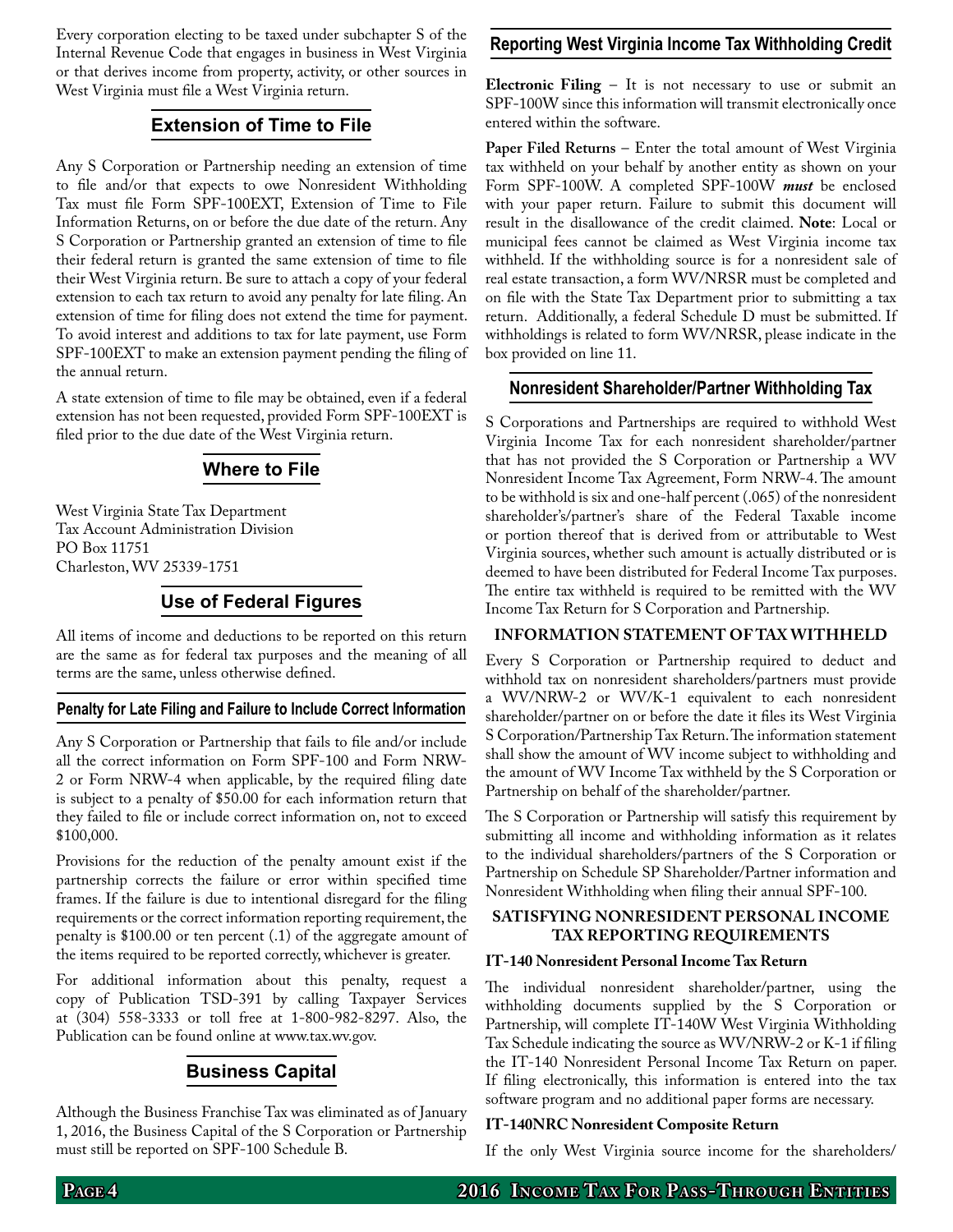partners is derived from the S Corporation or Partnership, the shareholders/partners may elect to satisfy the nonresident income tax reporting requirements using the IT-140NRC Nonresident Composite Tax return in lieu of the IT-140 Nonresident Personal Income Tax Return. This permits the group to file as a single entity with the only signature requirements being of a partner in the case of a partnership or a corporate officer in the case of a corporation.

The S Corporation or Partnership will file the IT-140NRC and is responsible for collecting and remitting all withholding tax due. Filing a composite return requires a copy of the Schedule SP as submitted with the SPF-100 filed by the S Corporation or Partnership indicating which shareholders/partners have elected to be part of the composite return. A processing fee of \$50.00 is also required to be remitted at the time of filing.

**Note:** Form WV/NRW-2 or WV/K-1 equivalent statements should not be submitted unless requested by the Tax Department.

#### **S Corporation/Partnership Income (Loss)**

**S CORPORATIONS:** Form SPF-100, Schedule A is used to report all income (loss) from all activity of the S Corporation, but only to the extent that it is taxable and allocable to the shareholders. If the S Corporation has income (loss) from activity in more than one state, Form SPF-100APT, Schedule B must also be completed.

If an S Corporation has income (loss) from activity in more than one state, and they are able to separately identify and account for items of income and deductions as being directly allocable to WV, they may separately account for the WV business activity on SPF-100, Schedule A, lines 1 through 5 and supporting Federal documents must be attached. If direct allocation is used add SPF-100, Schedule A, lines 8 and 11, and enter the total on line 12. Generally, income derived from the ownership of real or tangible personal property in West Virginia lends itself to direct allocation, whereas income from a business carried on within and without the State would preferably be allocated by apportionment. Unless the books and records of the S Corporation clearly reflect that portion, the allocation must be made by the apportionment formula provided in Form SPF-100APT, Schedule B.

If you have determined your WV Income entirely by direct allocation, you are not eligible to apportion.

**PARTNERSHIPS:** Form SPF-100, Schedule A is used to report all income (loss) from all activity of the Partnership, but only to the extent that it is taxable and allocable to the partners. If the Partnership has income (loss) from activity in more than one state, Form SPF-100APT, Schedule B must also be completed.

#### **Shareholder/Partner Information**

Form SPF-100, lines 1 through 8, and the Schedule SP are used to identify all shareholders/partners and to account for each shareholder/partner's share of the S Corporation/Partnership's income. They are also used to calculate the amount of withholding that is required on the nonresident shareholder/partner's share of the S Corporations/Partnership's income. All shareholders/partners are subject to WV personal income tax under the provisions of WV Code Chapter 11, Article 21. The S Corporation/Partnership is required to withhold income tax on the nonresident shareholders/ partner's share of the S Corporations/Partnership's WV source income under the provisions of Chapter 11, Article 21, Section 71a.

#### **Taxable Year/Method of Accounting**

You must use the same taxable year and method of accounting as you use for federal tax purposes.

#### **Federal Return Information**

A signed, true copy of the first five pages of Federal Form 1120S or 1065, and any supporting documents must be attached to the return when filed.

#### **Interest**

You must pay the entire tax due on or before the due date of the tax return (determined without regard for an extension of time to file). If you do not pay the entire tax due on or before the due date, you must pay interest on the amount of the underpayment from the due date to the date paid. Interest is always due, without exception, on any underpayment of tax.

Interest is imposed at an adjusted rate established by the Tax Commissioner. The annual rate will never be less than eight percent (.08). The interest rate will be determined and in effect for periods of six months. Interest rates in effect for various periods are:

| $7/1/90 - 12/31/91$ | $10\%$ 1/1/98 - 12/31/98 | 9%   |
|---------------------|--------------------------|------|
| $1/1/91 - 6/30/92$  | $9\%$ 1/1/99 - 6/30/00   | 8%   |
| $7/1/92 - 12/31/95$ | $8\%$ 7/1/00 - 12/31/01  | 9%   |
| $1/1/96 - 12/31/96$ | $9\%$ 1/1/02 - 6/30/02   | 8%   |
| $1/1/97 - 12/31/97$ | $8\%$ 7/1/02 - 12/31/16  | 9.5% |

Contact the West Virginia State Tax Department Taxpayer Services Division for the interest rate in effect for other periods. The telephone number is (304) 558-3333 or toll free within West Virginia 1-800-982-8297.

#### **Additions to Tax**

#### **Late Filing**

Additions to tax are imposed for failure to file a return on or before the due date (determined with regard to an extension of time to file). On any amount of tax shown to be due on the return, the additions to tax for late filing is five percent (.05) per month or any part of a month not to exceed twenty-five percent (.25).

#### **Late Payment**

Additions to tax are imposed for failure to pay all tax shown to be due on a return on or before the due date (determined without regard to an extension of time to file). The additions to tax for late payment is imposed at the rate of one half of one percent (.005) per month or part of a month not to exceed twenty-five percent (.25).

When both the five percent (.05) additions to tax for late filing and the one half of one percent (.005) additions to tax for late payment are imposed, the maximum monthly percent is five percent (.05) not to exceed forty-seven and one-half of one percent (.475) of the tax due.

### **Completion and Signature**

All appropriate sections of the return must be completed. All required supporting documents must be attached. An incomplete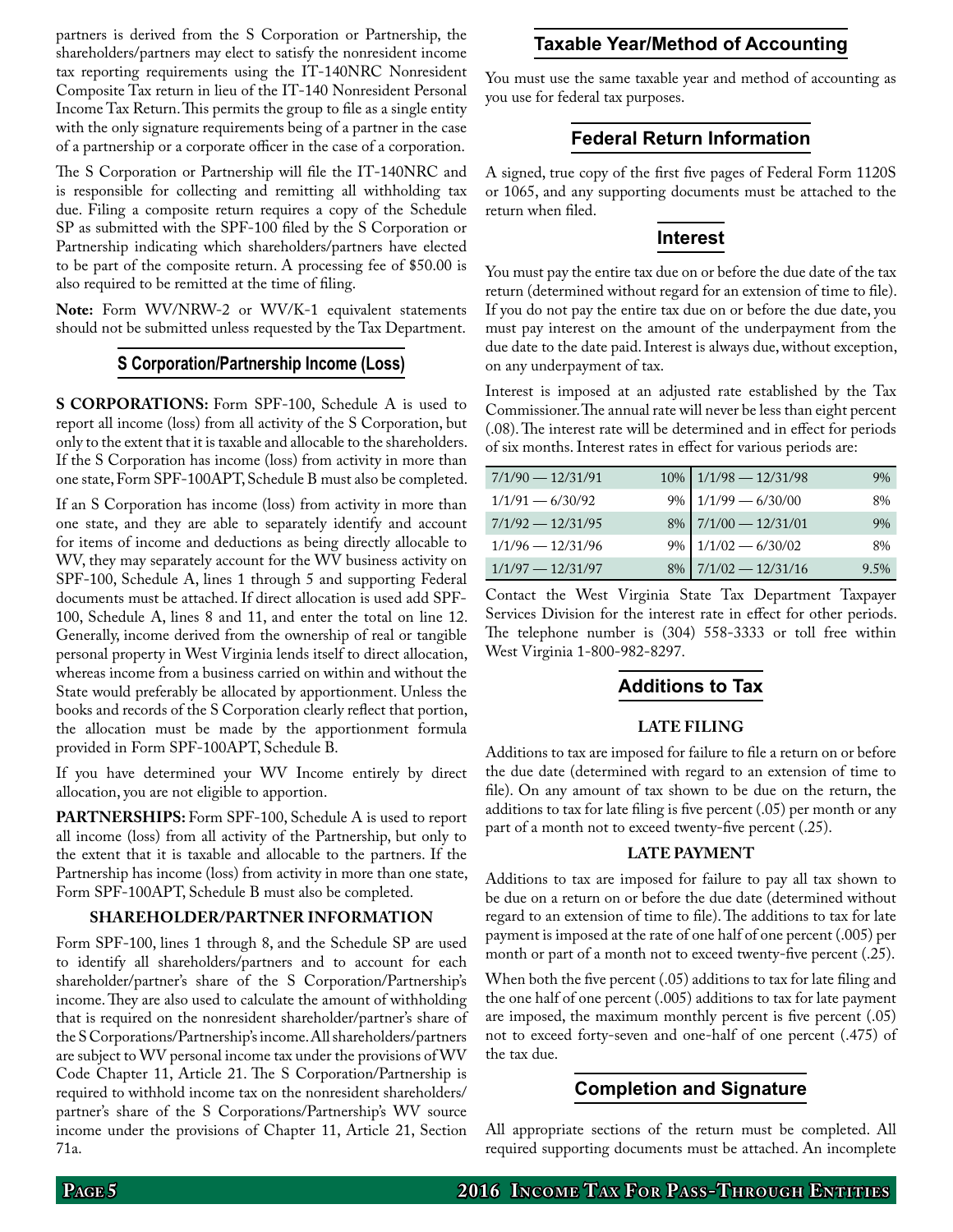return will not be accepted as timely filed. The returns must be signed by an authorized officer or partner. If the return is prepared by someone other than the taxpayer, the preparer must also sign the return and enter his or her complete address.

## **Changes Made by the IRS to Federal Return**

Any S Corporation or Partnership whose reported income or deductions are changed or corrected by the Internal Revenue Service or through renegotiation of a contract with the United States is required to report the change or correction to the West Virginia State Tax Department. This report must be made within 90 days of the final determination by filing an RAR Amended Return and attaching a copy of the revenue agent's report detailing such adjustments.

# **Pass-Through Amended Returns**

An S Corporation or Partnership that filed an amended return with the Internal Revenue Service **must** file an amended return with the West Virginia State Tax Department within **90 days** of filing the amended federal return.

- File Form SPF-100, completing all appropriate lines and checking the **Amended** box under "Type of Return" on page 1. Because West Virginia now uses bar codes on tax forms it is important to use the appropriate forms for the tax year being amended. **Example**: You are amending a tax return for the period ending 12-31-2007; be sure to use the 2007 SPF-100 forms.
- NOTE: Tax forms from different years may have different line numbers; read the line instructions carefully.
- • Any amount paid with the original return should be entered on Form SPF-100, page 2, line 12.
- • If you received a refund or had an amount credited on the original return, enter that amount on Form SPF-100, page 2 line 14.
- • Attach all schedules previously submitted and make any appropriate amended changes.

Amended Returns filed for the purpose of obtaining a refund of an overpayment must be filed within **three years** of the due date of the return (with regard to an extension of time to file), or **two years** from the date the tax was paid, whichever expires later. If your Amended Return has a balance due send the payment along with the tax return.

# **Consistency in Reporting**

In completing your West Virginia Income Tax Return for S Corporations and Partnerships, if you depart from or modify past procedures for classifying business income and nonbusiness income, for valuing property or including or excluding property in the property factor, for treating compensation paid in the payroll factor, for including or excluding gross receipts in the sales factor, you must disclose by separate attached schedule the nature and extent of the variance or modification.

If you make sales of tangible personal property which are shipped into a state in which you are not taxable, you must identify the state to which the property is shipped and report the total amount of sales assigned to such state.

### **Confidential Information**

Tax information which is disclosed to the West Virginia State Tax Department, whether through returns or through department investigations, is held in strict confidence by law. The State Tax Department, the United States Internal Revenue Service, and other states have agreements under which tax information is exchanged. This is to verify the accuracy and consistency of information reported on federal, other state, and West Virginia returns.

# **Schedule SP**

*This schedule must be completed and submitted with all S Corporation and Partnership returns.*

#### **Column A**

Enter the name, address, city, state, and zip code of each shareholder/ partner that the S Corporation or Partnership had during its taxable year. If additional space is needed, attach additional copies of Schedule SP.

#### **Column B**

Enter the social security number or federal employer's identification number of each shareholder/partner listed in column A.

#### **Column C**

If the shareholder/partner is a resident of West Virginia, enter their percent of ownership/interest in this column. **Do not complete columns D through K for West Virginia resident shareholders/ partners.** Enter amount from Schedule SP Grand Total Line, Column C on SPF-100, line 1.

#### **Column D**

If the shareholder/partner is a nonresident of West Virginia and has elected to be a member of the nonresident composite group enter their percentage of ownership/interest in this column. Complete Columns G, H, and I for your nonresident shareholders/partners who will be included in the Nonresident Composite Return filing. Enter amount from Schedule SP Grand Total Line Column D on SPF-100, line 2.

#### **Column E**

If the shareholder/partner is a nonresident of West Virginia and has elected *not* to be a member of the composite group, and has not signed Form NRW-4. Enter their percentage of ownership/ interest in this column. Enter amount from Schedule SP Grand Total Line, Column E on SPF-100, line 3.

#### **Column F**

If the S Corporation/Partnership has received Form NRW-4 from the nonresident shareholder/partner, enter their percentage of ownership/interest in this column, and attach the agreement to your return when filed. If Form NRW-4 was filed and submitted in a previous period, and has not been revoked, it is not necessary to file additional copies with your return in subsequent years. Enter amount from Schedule SP Grand Total Line, Column F on SPF-100, line 4.

#### **Column G**

S Corporations enter the amount of your West Virginia income from Form SPF-100, Schedule A line 12. Partnerships,enter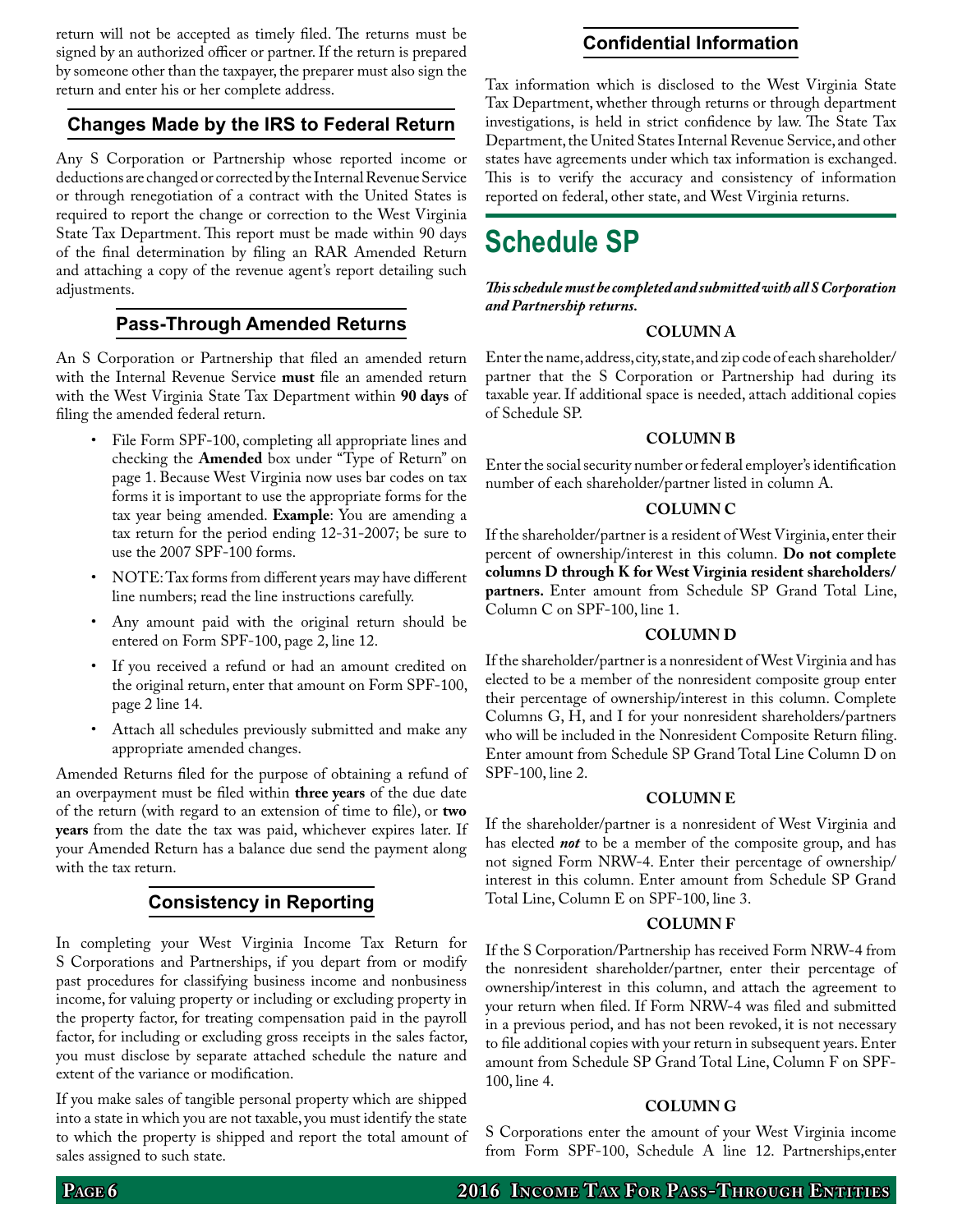the amount of your West Virginia income from Form SPF-100 Schedule A, line 10.

#### **Column H**

Multiply the dollar amount in column G by the percent of ownership/interest from column D and enter the result in column H.

#### **Column I**

Multiply the dollar amount in column H by the tax rate of .065 and enter the result in column I.

#### **Column J**

Multiply the dollar amount in column G by the percent of ownership/interest from column E and enter the result in column J.

#### **Column k**

Multiply the dollar amount in column J by the tax rate of .065 and enter the result in column K.

#### **Column l**

Enter the amount of tax credits allocated by the S Corporation/ Partnership to each shareholder/partner. The Schedule SP Grand Total Line, Column L must match SPF-100TC, line 12 of the Tax Credit Used in Current Year column.

#### **Schedule SP grand total line**

Total the columns. If you have attached additional pages of Schedule SP, enter the totals of the columns from all the pages of Schedule SP on the first Schedule SP page in the "SCHEDULE SP GRAND TOTAL" line. Transfer the appropriate column totals to the front of the return (SPF-100).

**SPECIAL NOTE:** S Corporations/Partnerships with nonresident shareholders/partners must review the following forms:

**NRW-2** – Statement of West Virginia Income Tax Withheld for Nonresident Individual or Organization

**SPF-100EXT** – Extension of Time to File Information Returns

These forms contain important information about the nonresident withholding requirements. You may find these forms online at www.tax.wv.gov.

#### **Extension Payments**

Extension requests and tentative payments of nonresident withholding tax, for both shareholders/partners who are included on the Nonresident Composite Return and for those who will be filing individual returns, must be submitted by the S Corporation/ Partnership on Form SPF-100EXT.

# **SPF-100**

#### **Instructions**

On page 1, enter the beginning and ending tax year dates covered by this return. Clearly print or type your name and address. If filing under extension, enter extended due date. In the "CHECK **applicable boxes**" section, check all boxes that apply to the return being filed.

Attach a copy of the **first five pages** of your **signed** federal return (Form 1120S or 1065), and schedule M-3 if applicable. Please attach any additional information and/or statements as required.

**All S Corporations/Partnerships must complete SPF-100 Schedule SP before completing lines 1 through 8.**

Check the applicable box regarding any disregarded entities. If the "Yes" box is marked, please complete and attach the required Tax Return Questionnaire located on page 13.



Enter the total percentage from, Schedule SP, Column C, Grand Total line.



Enter the total percentage from Schedule SP, Column D, Grand Total line.



Enter the total percentage from Schedule SP, Column E, Grand Total line.



Enter the total percentage from Schedule SP, Column F, Grand Total line.



Enter the total dollar amount from Schedule SP, Column G. (Please note: This amount must match SPF-100, Schedule A, line 12 if an S Corporation or SPF-100, Schedule A, line 10 if a Partnership.)



Enter the total amount from Schedule SP, Column I, Grand Total line.



Enter the total amount from Schedule SP, Column K, Grand Total line.



Total Withholding Tax due (add lines 6 and 7).



Enter the credit carried foward from the prior tax year here.



Enter estimated and extension payments here.



Enter the amount from your SPF-100W, Column C, Grand Total Line submitted with your return. Check box if any withholdings are from NRSR (nonresident sale of real estate).



Amount paid with original return (amended return only).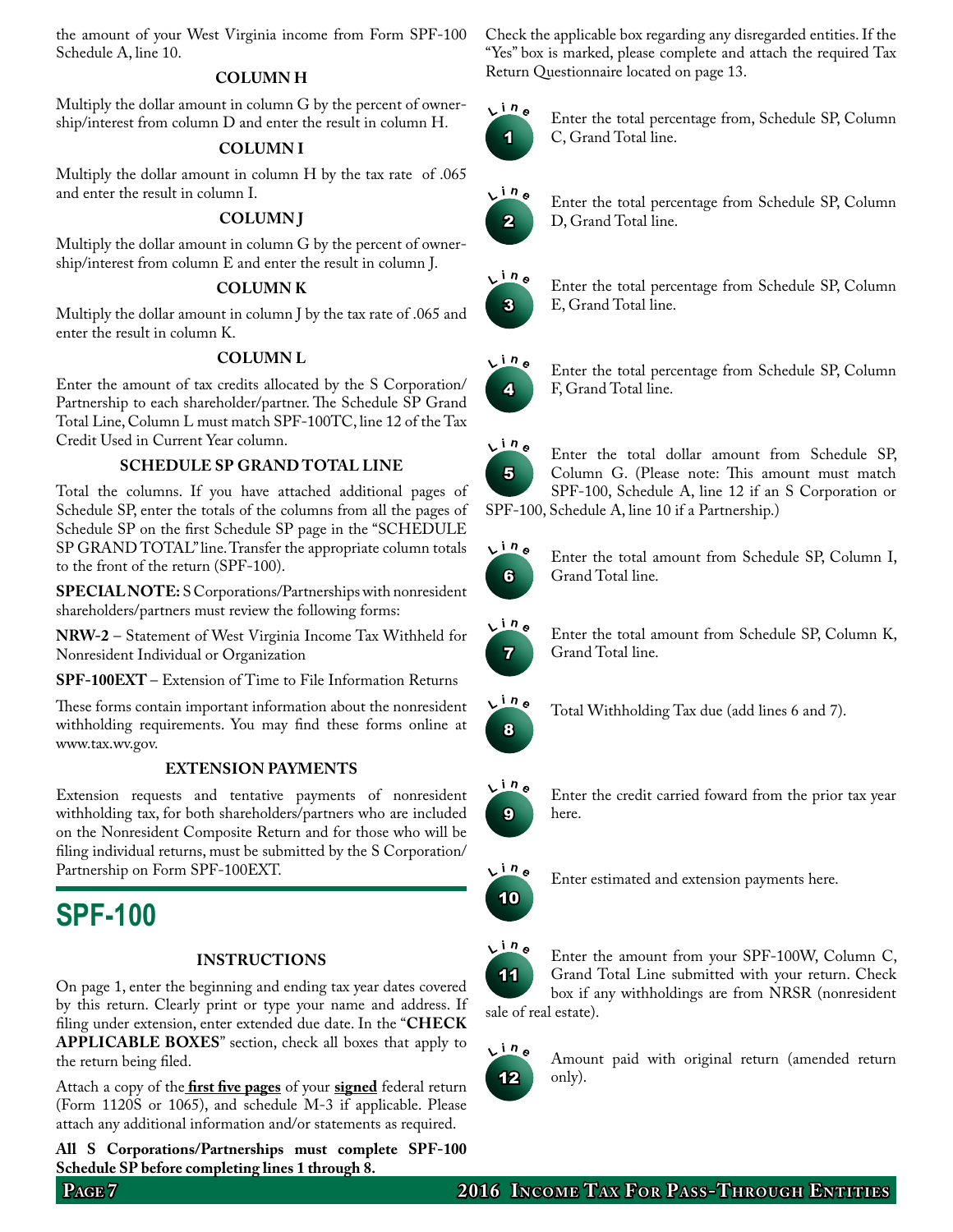

 **<sup>i</sup> <sup>n</sup> <sup>e</sup>** Overpayment previously refunded or credited (amended return only).



Total payments. Line 13 minus line 14.



Tax Due – If line 15 is smaller than line 8, enter amount owed here, otherwise, skip to line 20.



 **<sup>i</sup> <sup>n</sup> <sup>e</sup>** Calculate interest due. See the general information on page 5 of this booklet for additional information regarding interest.



Calculate additions to tax due. See the general information on page 5 of this booklet for additional information regarding additions to tax.



Remit this amount. If paying by check, make the check payable to the West Virginia State Tax Department. For other payment options see www.tax.wv.gov.



An overpayment may be credited to next year's tax or refunded, either in whole or part. Enter on line 21 the amount of overpayment to be credited to next year's tax. Enter on line 22 the amount of overpayment to be refunded.

# **SPF-100 Schedule A**

Please note that if the S Corporation or Partnership has income from sources both within and without West Virginia, they must complete Form SPF-100APT to determine how much of their income is from a West Virginia source.



 **<sup>i</sup> <sup>n</sup> <sup>e</sup>** An S Corporation will enter the ordinary income (loss) as shown on Federal Form 1120S. A partnership will enter the ordinary income (loss) as shown on Federal Form 1065.



Enter the amount of all other gross income (loss) of the S Corporation as shown on Federal Form 1120S, Schedule K that is not included on line 1. Enter the amount of all gross income (loss) of the partnership shown on

Federal Form 1065, Schedule K that is not included on line 1.



 **<sup>i</sup> <sup>n</sup> <sup>e</sup>** S Corporations will enter the amount of any expenses or deductions as shown on Federal Form 1120S, Schedule K, that are not included on line 1. Partnerships will enter

the amount of any expenses or deductions as shown on Federal Form 1065, Schedule K, that are not included on line 1.



Net modifications to federal income: S Corporation enter amount from SPF-100, Schedule A-2, line 26; Partnership enter amount from SPF-100, Schedule A-1, line 13.



See the instructions for Form SPF-100APT, Schedules A1 and A2 for proper classification of nonbusiness income. For S Corporations with nonbusiness income from sources within and without West Virginia, enter the amount from SPF-100APT, Schedule A-1, line 8 here.



If income is derived from sources within and without West Virginia, enter the apportionment factor from Form SPF-100APT, Schedule B, part 1 or part 2 or part 3 as applicable.



For S Corporations with nonbusiness income from sources within West Virginia, enter the amount from SPF-100, Schedule A-2, line 12.

# **SPF-100 Schedule A-1 Partnerships**

West Virginia law requires certain items of income and deductions to be added to or subtracted from the Partnership's federal partnership income. Enter the appropriate increasing and decreasing modifications as indicated on lines 1 through 10. Enter allowance for governmental obligations/obligations secured by residential property from Schedule A-3, line 9 on Schedule A-1, line 11.

# **SPF-100 Schedule A-2**

# **S Corporations**

# **Increasing Adjustments**



Enter exempt interest or dividends from any state or local bonds or securities from your federal return Form 1120S, Schedule K or Schedule M-1.

2  $L^{\text{in}}$ Enter the amount of US Government obligation interest or dividends not exempt from state tax, less related expenses not deducted on your federal return. Attach supporting documentation.



 **<sup>i</sup> <sup>n</sup> <sup>e</sup>** Attach an itemized schedule of taxes or licenses from your federal income tax return Form 1120S or pro forma.



Taxpayers can elect to expense the cost of certain air and water pollution control facilities located in West Virginia in the year in which the cost of

acquisition, construction, or development was paid or incurred. Eligible air and water pollution control facilities are those located in West Virginia that are "certified pollution control facilities" as defined by Section 169(d) of the Internal Revenue Code. If this election is made, the total amount of any federal deduction for depreciation or amortization of such facilities is disallowed. The election is made on the return for the year in which the cost is paid or incurred. Once made, the election or non-election is irrevocable.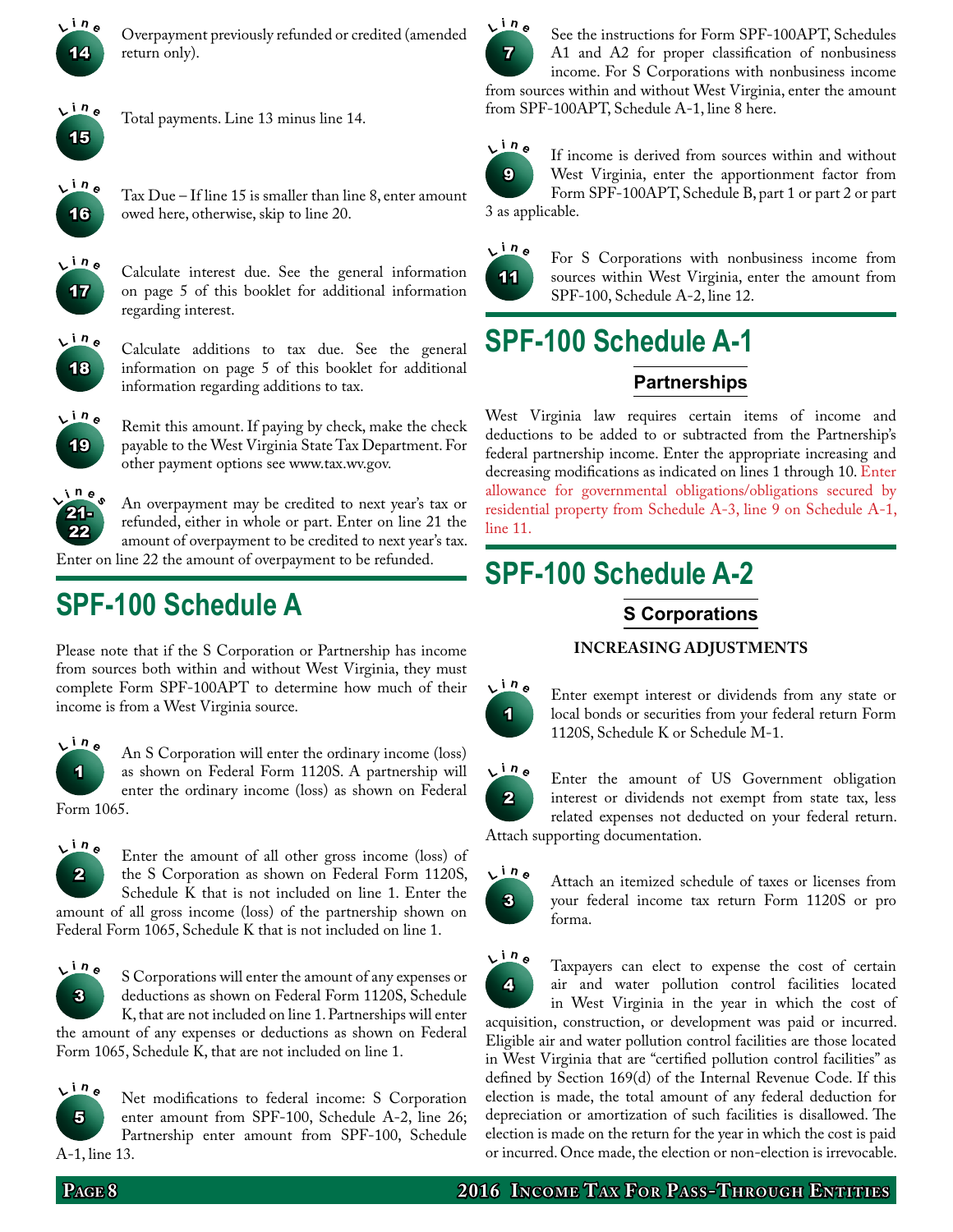A taxpayer who reports all income to West Virginia will make the adjustment for the cost of facilities on line 20. The depreciation or amortization on the facilities, including that attributable to cost expensed this year as well as prior years, deducted on the federal return, is entered on line 4. A taxpayer who is subject to allocation and apportionment makes the adjustment for the cost of the facilities on Form SPF-100APT, Schedule A2, line 9, column 3. The depreciation or amortization on the facilities, deducted on the federal return for this year as well as previous years, is entered on Form SPF-100APT, Schedule A2, lines 10 and 11, column 3.



 **<sup>i</sup> <sup>n</sup> <sup>e</sup>** Corporations which are exempt from federal income tax are exempt from West Virginia Corporation Net Income Tax. If such corporation has unrelated business

taxable income, as defined by Section 512 of the Internal Revenue Code, they must pay West Virginia Corporation Net Income Tax on the unrelated business taxable income. Enter the unrelated business taxable income as reported on Federal Form 990T.

6  $L^{\text{in}}$ e If you claim the West Virginia Neighborhood Investment Program Tax Credit, any deduction, decreasing adjustment, or decreasing modification taken on your federal return for any charitable contribution made to such Neighborhood Investment Program and for which the West Virginia credit is claimed, must be added back on line 6.



 **<sup>i</sup> <sup>n</sup> <sup>e</sup>** Taxpayers with foreign source income must adjust their federal taxable income by the amount of their taxable income or loss from sources outside the United States. In determining foreign source income, the provisions of Sections

861, 862, and 863 of the Internal Revenue Code apply. Complete the following worksheet:

| <b>Foreign Source Income Worksheet</b>                      |  |  |  |  |
|-------------------------------------------------------------|--|--|--|--|
| 1. Taxable Income from sources<br>outside the United States |  |  |  |  |
| 2. LESS: Foreign dividend gross up                          |  |  |  |  |
| 3. LESS: Subpart F income                                   |  |  |  |  |

4. West Virginia adjustment...............

If the amount on line 4 of the worksheet is a positive figure, enter it on line 19. If it is a negative figure, enter the amount of the loss on line 7 without the negative sign. Attach copies of Federal Form 1118 to support your calculation. If you did not file Federal Form 1118, you must prepare and file a pro forma Federal Form 1118 to support your adjustment. If you filed a consolidated Federal Form 1118 and file separate or unitary West Virginia returns, attach both the true consolidated and a pro forma Federal Form 1118 to support your adjustment.



Enter the amount of foreign taxes as deducted on your Federal Form 1120S.



**Enter Qualified Production Activity Deduction taken** under IRC §199.



 **<sup>i</sup> <sup>n</sup> <sup>e</sup>** Add back for expenses related to certain REIT's and regulated investment companies (WV Code §11-24- 4b).



Enter any other increasing adjustments here. Enter a description/explanation in the space provided. Attach supporting documentation.

## **Decreasing Adjustments**

**<sup>i</sup> <sup>n</sup> <sup>e</sup>** Attach supporting documentation.



13 **L**

**<sup>i</sup> <sup>n</sup> <sup>e</sup>** Attach supporting documentation.



**<sup>i</sup> <sup>n</sup> <sup>e</sup>** Attach supporting documentation.



Enter total and include copy of Federal Form 3800 or 5884.



19 **L**

20

Enter total from Federal Form 1120S.



Enter total from Federal Form 1120S.

**<sup>i</sup> <sup>n</sup> <sup>e</sup>** See instructions for line 7.





 **<sup>i</sup> <sup>n</sup> <sup>e</sup>** A decreasing adjustment to federal taxable income is allowed for employer contributions to a medical savings account established pursuant to WV Code §33-16-15, to the extent included in federal taxable income, less any portion

of the employer's contributions withdrawn for purposes other than payment of medical expenses. The amount taken as a decreasing adjustment may not exceed the maximum amount that would have been deductible from the corporation's federal taxable income if the aggregate amount of the corporation's contributions to individual medical savings accounts established under WV Code §33-16-15 had been contributions to a qualified plan as defined under the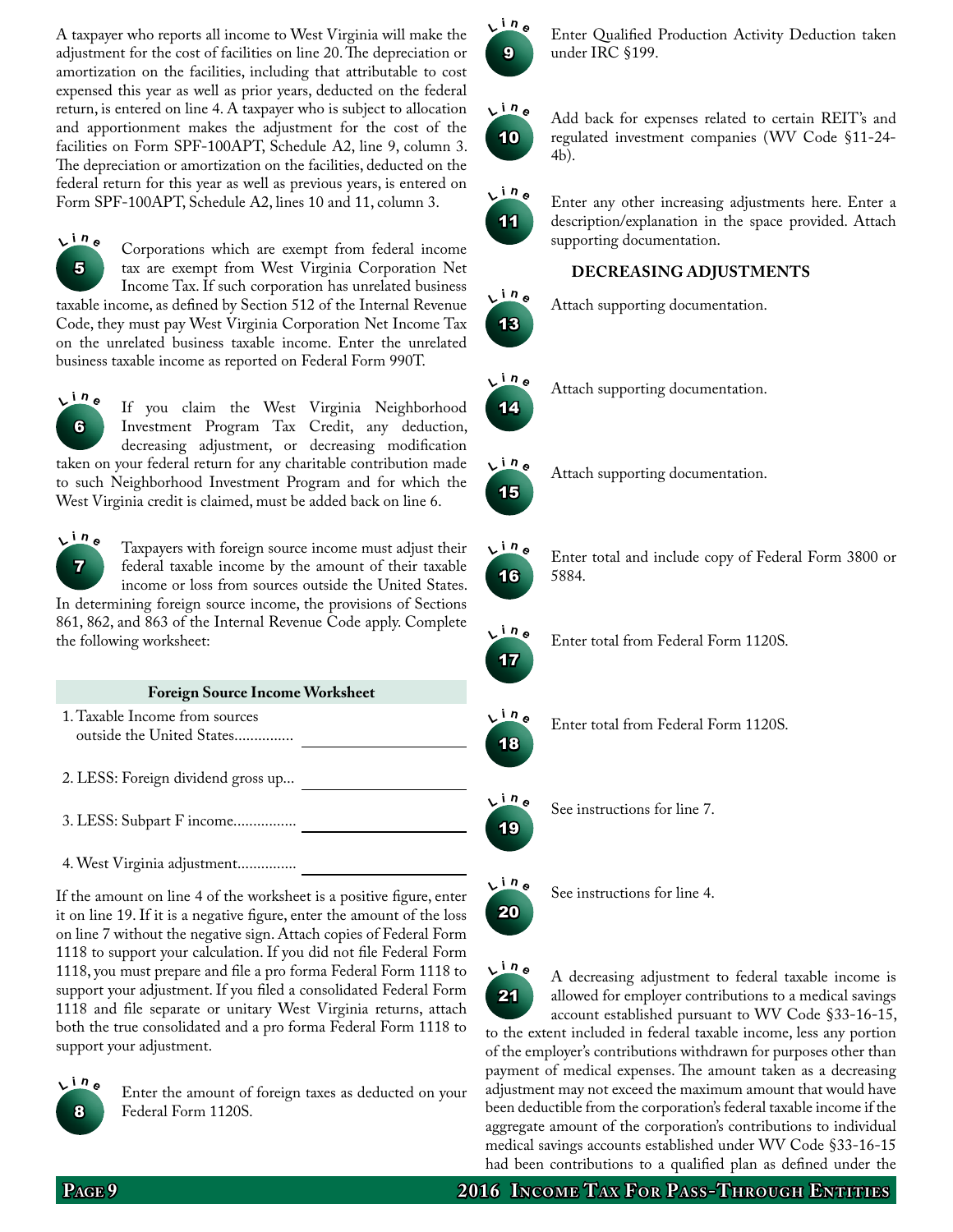Employee Retirement Income Security Act of 1974 (ERISA), as amended.



Enter other decreasing adjustments here. Enter a description/explanation in the space provided. Attach supporting documentation.



Taxpayers that own certain tax-exempt government obligations and obligations secured by certain residential property located in West Virginia can take a special allowance that further reduces federal taxable income.



**<sup>i</sup> <sup>n</sup> <sup>e</sup>** Add lines 23 and 24.



Line 12 minus line 25. Enter the amount here and on SPF-100, Schedule A, line 5.

# **SPF-100 Schedule A-3**

Taxpayers that own certain tax exempt government obligations and obligations secured by certain residential property in West Virginia can take a special allowance that further reduces federal taxable income.

The value of these obligations and loans is determined using the average of the monthly beginning and ending account balances. These account balances are determined at cost in the same manner that such obligations, investments, and loans are reported on the balance sheet of your federal tax return.



Attach a copy of worksheets supporting the calculations of average monthly balance.



Average of beginning and ending balance of total assets on Schedule L of Federal Form 1120S or Federal Form 1065.



**<sup>i</sup> <sup>n</sup> <sup>e</sup>** Adjusted income.

# **SPF-100 Schedule B**

# **Computation of Business Capital**

S Corporations and Partnerships must complete this section to determine their capital base. The capital base is the average of their dollar amounts of the beginning and ending balances of certain entries from the balance sheet of your Federal Tax Return as filed or as would have been filed with the Internal Revenue Service for the taxable year.

S Corporations and Partnerships not required by Federal law to complete and file a balance sheet are required to complete a pro forma balance sheet in order to calculate their Business Capital. A pro forma balance sheet is the balance sheet that the S Corporation or Partnership would have filed with the Internal Revenue Service had they been required to file one.

S Corporations complete lines 1 through 9 and line 11 as applicable. Partnerships complete line 10 only. S Corporations and Partnerships complete lines 12 through 16 as applicable. Add the amounts in column 1 and column 2 and divide the result by the number 2 to determine the average capital in column 3.

line 10 if a Partnership or line 11 is an S Corporation on line 14.



Taxpayers that own certain tax exempt government obligations and obligations secured by certain residential property located in West Virginia can take an allowance that reduces their capital. If you do not qualify for the special allowance, skip lines 12 and 13. Instead, enter the amount from



Generally, the apportionment factor used to apportion your income for Income Tax purposes is used to apportion your capital base for Business Capital calculation purposes. There are two exceptions:

- 1. The special apportionment rules for certain motor carriers **cannot** be used for the Business Capital calculation. Motor carriers will need to complete Form SPF-100APT, Schedule B, Part 1 to determine their apportionment factor for Business Capitol calculation purposes.
- 2. Taxpayers exempt from, or not subject to, the West Virginia Income Tax must complete Form SPF-100APT Schedule B to determine their apportionment factor for Business Capital calculation.

**Apportionment factor:** Complete Form SPF-100APT, Schedule B Apportionment Factors for Multistate S Corporations/Partnerships. Enter Part 1, line 8 or Part 3, column 3 on SPF-100, Schedule B, line 15.

#### **\*\*\*Important note regarding line 15\*\*\***

**Form SPF-100APT, schedule b must be completed and attached. failure to attach completed form will result in 100% apportionment to West Virginia!**



**<sup>i</sup> <sup>n</sup> <sup>e</sup>** Multiply line 14 by line 15 and enter the result here.

# **SPF-100APT**

## **Schedules A1 & A2: Allocation of Nonbusiness Income for S Corporations Only**

If your business activities take place both within and without West Virginia and you are also taxable in another state, certain items of nonbusiness income that are included in federal taxable income are directly allocated. All other income must be apportioned.

Business income arises from transactions and activities in the regular course of the corporation's trade or business, and includes income from tangible and intangible property if the acquisition, management or disposition of the property constitutes integral parts of the corporation's trade or business.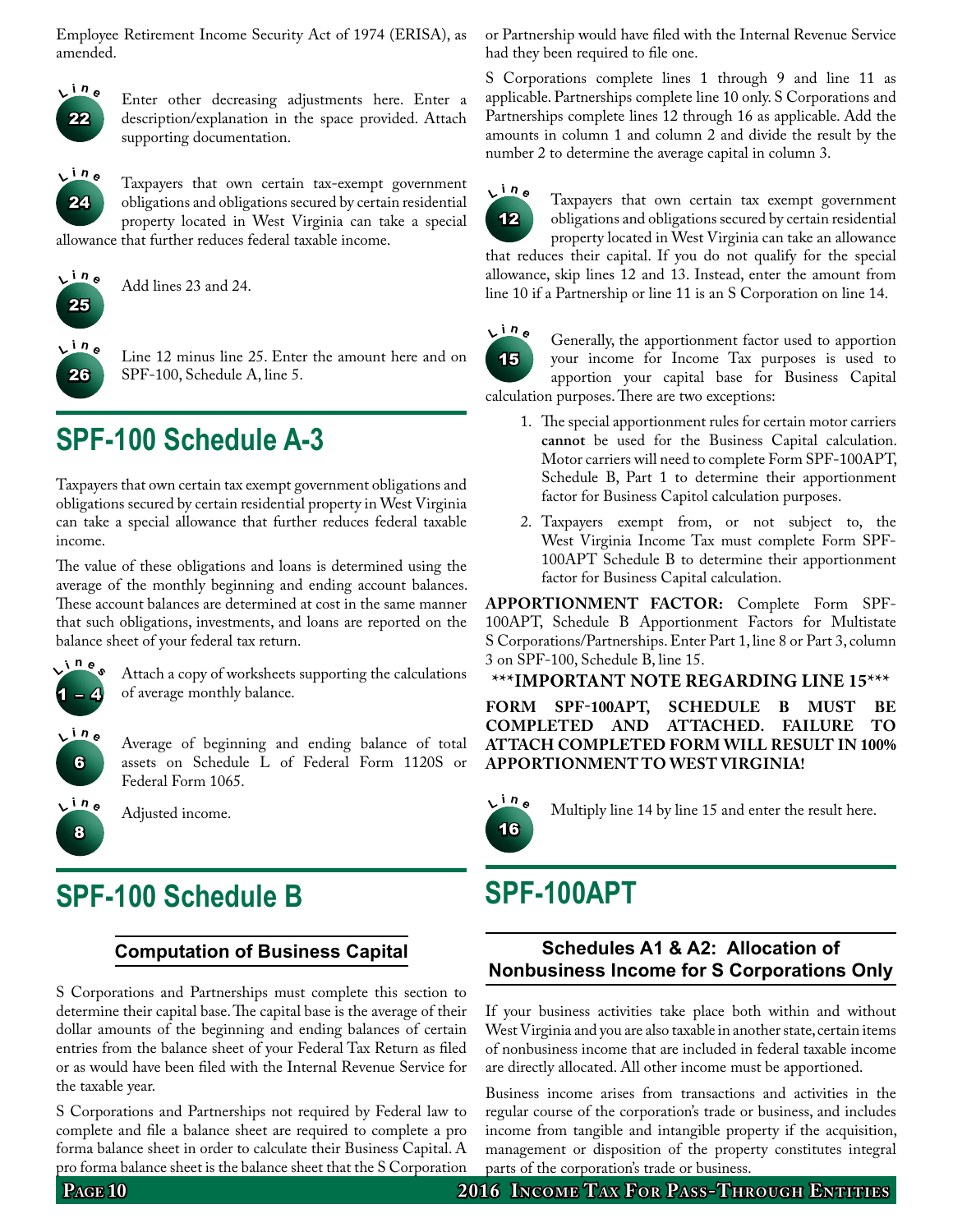Nonbusiness income includes all income that is not classified as business income, less all expenses attributable to the production of this income. Nonbusiness income is allocated to West Virginia if (1) the S Corporation's commercial domicile, the principal place from which the trade or business is managed, is located in West Virginia, or (2) property creating the nonbusiness income is utilized in West Virginia. Nonbusiness income from real property is allocated if the property is located in West Virginia. Nonbusiness income from tangible personal property is allocated to West Virginia if the property is utilized in West Virginia or the property was located in West Virginia at the time of its sale. Nonbusiness income from intangible personal property is allocated to West Virginia if the corporation's commercial domicile is located in West Virginia or, in the case of patents and copyrights, if they are used in West Virginia.

For a detailed discussion of allocation of nonbusiness income, you may request a copy of Publication TSD-392, "Corporation Net Income Tax Nonbusiness Income" by contacting our Taxpayer Services Division or online at www.tax.wv.gov.

Determine nonbusiness income allocated to West Virginia and outside West Virginia by completing Form SPF-100APT, Schedules A1 and A2. Only those types of nonbusiness income listed on Form SPF-100APT, Schedules A1 and A2 can be allocated. Any other type of income that the corporation classifies as nonbusiness must be apportioned.



Enter the amount from Form SPF-100APT Schedule A1, column 3, line 8, on Form SPF-100, Schedule A, line 7.

12 **L**

Enter the amount from Form SPF-100APT Schedule A2, column 3, line 12 on Form SPF-100, Schedule A, line 11.

### **Schedule B: Apportionment Formula**

If your business activities take place both within and without West Virginia and you are also taxable in another state, all net income, after deducting those items of nonbusiness income allocated on Form SPF-100APT Schedules A1 and A2, must be apportioned to West Virginia by using the appropriate apportionment formula. **Completion of the SPF-100APT, Schedule B is required even if apportionment is zero.**

**Special apportionment formulas apply to motor carriers and to financial organizations.** If you are filing for a motor carrier, follow the apportionment instructions for Form SPF-100APT, Schedule B, Part 2. If you are filing for a financial organization, follow the apportionment instructions for Form SPF-100APT, Schedule B, Part 3.

Multistate corporations will use the standard apportionment formula of payroll, property, and sales, with the sales factor double weighted, and will complete Form SPF-100APT, Schedule B, Parts, 1, 2, and 3 as applicable.

## **Multistate S corporations/partnerships – four factor apportionment formula**

#### **Part 1 regular entities**

To Determine your West Virginia apportionment percentage, first determine the following factors

**PROPERTY FACTOR.** Property includes all real and tangible personal property owned or rented and used during the taxable year to produce business income. Property used in connection with the items of nonbusiness income allocated in SPF-100APT, Schedules A1 and A2 shall be excluded from the factor.

Property must be included in the property factor if it is actually used or is available for, or capable of being used during the taxable year. Property held as reserves, standby facilities, or reserve sources or materials must be included. Property or equipment under construction (except goods in process that can be inventoried) must be excluded until it is actually used to generate business income. Movable property, such as tools, construction equipment and trucks, used both within and without West Virginia, shall be included in the numerator of the fraction on the basis of total time within the state during the taxable year.

Property owned is valued at original cost. Property rented is valued at eight times the net annual rate. Leasehold improvements are considered property owned and are included at their original cost. Generally, original cost is the basis of the property for federal income tax purposes at the time of acquisition and adjusted by subsequent capital additions or improvements and partial dispositions by reason of sale, exchange, abandonment, etc. As a general rule, property is included in the factor by averaging its values at the beginning and ending of the taxable period. However, the Tax Commissioner may require or allow averaging by monthly values if such method is required to properly reflect the average value of the taxpayer's property for the taxable year.

Determine the property factor by entering the appropriate amounts in line 1. Enter West Virginia property in column 1 and property everywhere in column 2.



Divide column 1 by column 2 and enter the result in column 3. State the result as a decimal and round to six (6) places after the decimal point.

PAYROLL FACTOR. The payroll factor shall include the total amount of compensation paid to employees during the taxable year. The total amount paid is determined upon the basis of the taxpayer's accounting method for federal income tax purposes. If you have adopted the accrual method of accounting for federal purposes, all compensation shall be deemed to have been paid. Compensation may be included in the payroll factor by use of the cash basis only if you have permission from the Tax Commissioner for an alternate method of apportionment. Compensation means wages, salaries, commissions, and other forms of remuneration paid to employees for personal services. Payments made to an independent contractor or any other person not properly classified as an employee are excluded. Only amounts paid directly to employees are included in the payroll factor. Do not include compensation paid to employees engaged exclusively in an activity that generates nonbusiness income that you allocated in Form SPF-100APT, Schedules A1 and A2.

The denominator of the payroll factor is the total compensation paid by the taxpayer during the taxable year, as shown on the federal income tax return filed with the Internal Revenue Service and as reflected in the schedule of wages and salaries and that portion of the cost of goods sold which reflect compensation.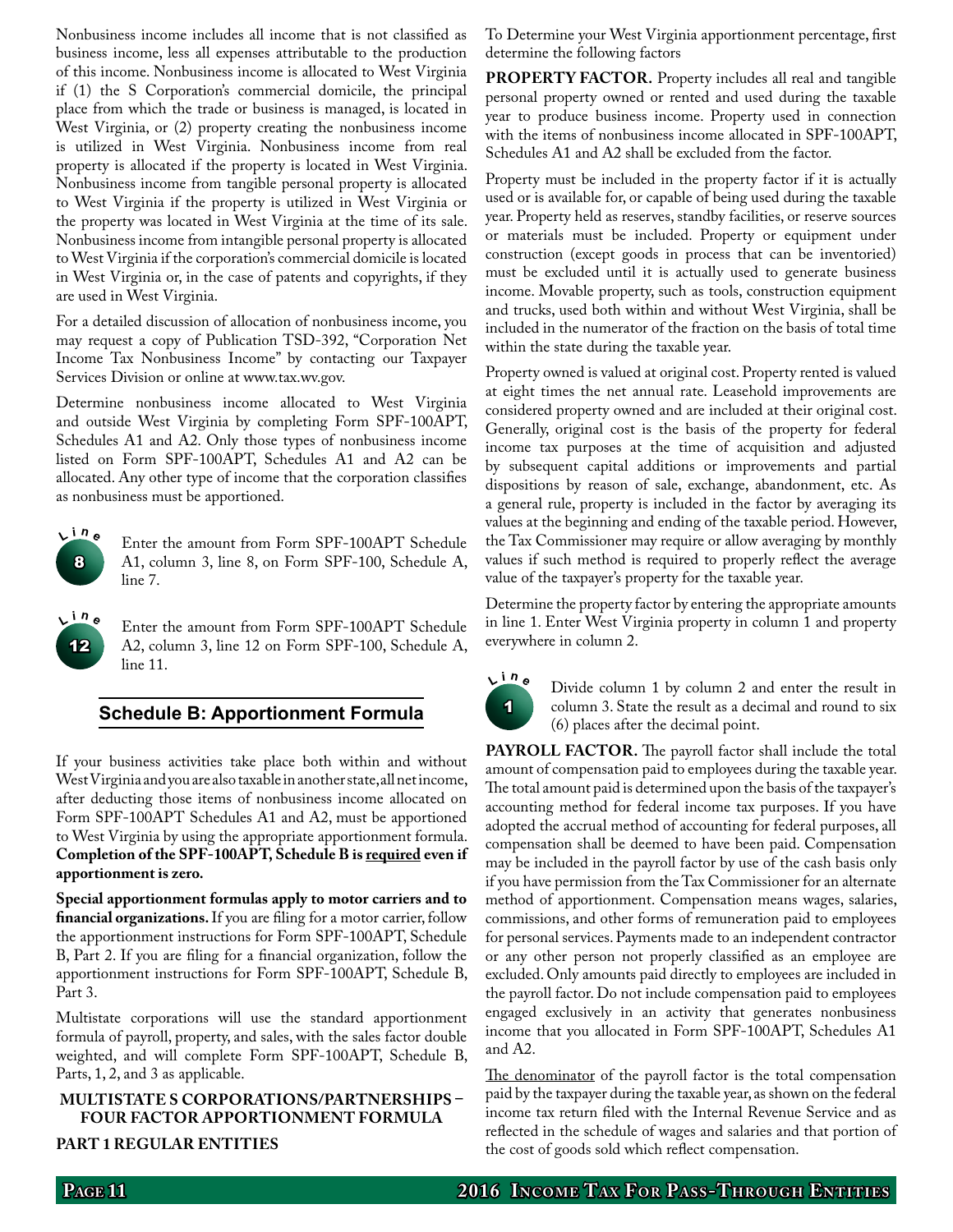The numerator of the payroll factor is the total amount paid in West Virginia during the taxable year by the taxpayer for compensation. Compensation is paid in West Virginia if any of the following tests, applied consecutively, are met:

- A. The employee's service is performed entirely within West Virginia;
- B. The employee's service is performed both within and without West Virginia but the service performed without West Virginia is "incidental" to the employee's service within West Virginia (the word "incidental" means any service which is temporary or transitory in nature or which is rendered in connection with an isolated transaction);
- C. If the employee's services are performed both within and without West Virginia, the employee's compensation will be attributed to West Virginia (1) if the employee's base of operations is in West Virginia; or (2) if there is no base of operations in any state in which part of the service is performed, but the place from which the service is directed or controlled is in West Virginia; or (3) if the base of operations or the place from which the service is directed or controlled is not in any state in which some part of the service is performed, but the employee's residence is in West Virginia. Base of operation is the place from which the employee starts their work and to which they customarily return in order to receive instructions or communications from customers or others, or to replenish stock or other materials, repair equipment, or perform any other functions necessary to the exercise of their trade or profession at some other point or points.

Determine the payroll factor by entering the appropriate amounts in line 2. Enter West Virginia payroll in column 1 and payroll everywhere in column 2.



Divide column 1 by column 2 and enter the result in column 3. Round to six (6) places after the decimal point.

**SALES FACTOR.** The term "sales" means all gross receipts of the taxpayer that are business income. Thus, the sales factor includes all gross receipts derived from transactions and activity in the regular course of your trade or business, less returns and allowances. Do not include interest or dividends from obligations of the United States government, which are exempt from taxation in West Virginia, or gross receipts from an activity that produced nonbusiness income that you allocated in Form SPF-100APT, Schedules A1 and A2.

The denominator (column 2) of the sales factor includes all gross receipts derived from transactions and activity in the regular course of your trade or business that was reflected in your gross income reported and as appearing on your federal income tax return unless otherwise excluded. **Sales of tangible personal property delivered or shipped to a purchaser within a state in which you are not taxed (e.g. under Public Law 86-272) are to be excluded from the denominator.**

The numerator (column 1) of the sales factor includes all gross receipts attributable to West Virginia and derived from transactions and activity in the regular course of your trade or business. All interest income, service charges or time-price differential charges incidental to such gross receipts must be included regardless of the place where the accounting records are maintained or the location of the contract or other evidence of indebtedness.

**Sales of Tangible Personal Property.** Gross receipts from sales of tangible personal property are in West Virginia if:

- 1. The property is received in West Virginia by the purchaser (except sales to the United States government) regardless of the F.O.B. point or other conditions of sales.
- 2. The property is shipped from an office, store, warehouse, factory or other place of storage in West Virginia and the purchaser is the United States government.

Sales within West Virginia are generally determined on a destination basis. If the purchaser picks up or otherwise receives the property in West Virginia, the sale is treated as taking place in West Virginia. If the property is delivered by common carrier or other means of transportation, the place at which the property is received after all transportation is completed is the place where the sale took place. Direct delivery in West Virginia, other than for purpose of transportation, to a person or firm designated by a purchaser, constitutes delivery to the purchaser in West Virginia regardless of where title passes or other conditions of sale.

Direct delivery outside West Virginia to a person or firm designated by a purchaser does not constitute delivery to a person in West Virginia.

**Other Sales.** Gross receipts from transactions other than sales of tangible personal property are attributable to West Virginia if:

- 1. The income producing activity which gives rise to the receipts is performed entirely in West Virginia;
- 2. The income producing activity is performed both in and outside West Virginia and a greater portion of the income producing activity is performed in West Virginia than any other state, based on the cost of performance; or
- 3. The sale constitutes business income to the taxpayer or the taxpayer is a financial organization subject to the special apportionment rules. (Refer to West Virginia Code §11-24-7 for a discussion of income producing activity and cost of performance)

Gross receipts from the sale, lease, rental, or licensing of real property are in West Virginia if the real property is located in West Virginia. Gross receipts from the rental, lease, or licensing of tangible personal property are in West Virginia if the property is located in West Virginia. If such property is both within and without West Virginia during the rental, lease, or licensing period, gross receipts attributable to West Virginia shall be determined based upon the total time within the state during the taxable year. Gross receipts for the performance of personal services are in West Virginia if such services are performed in West Virginia.

Determine the sales factor by entering the appropriate amount on line 3. Enter the West Virginia sales in column 1 and sales everywhere in column 2.

3  $L^{\text{in}}$  **<sup>i</sup> <sup>n</sup> <sup>e</sup> Column 2. Total sales.** This amount, when added to the total gross nonbusiness income, as shown on Schedule A1, column 1, must equal the sum of your items of gross income as reported on your federal income tax return. Any differences must be noted and explained in an attachment to your return.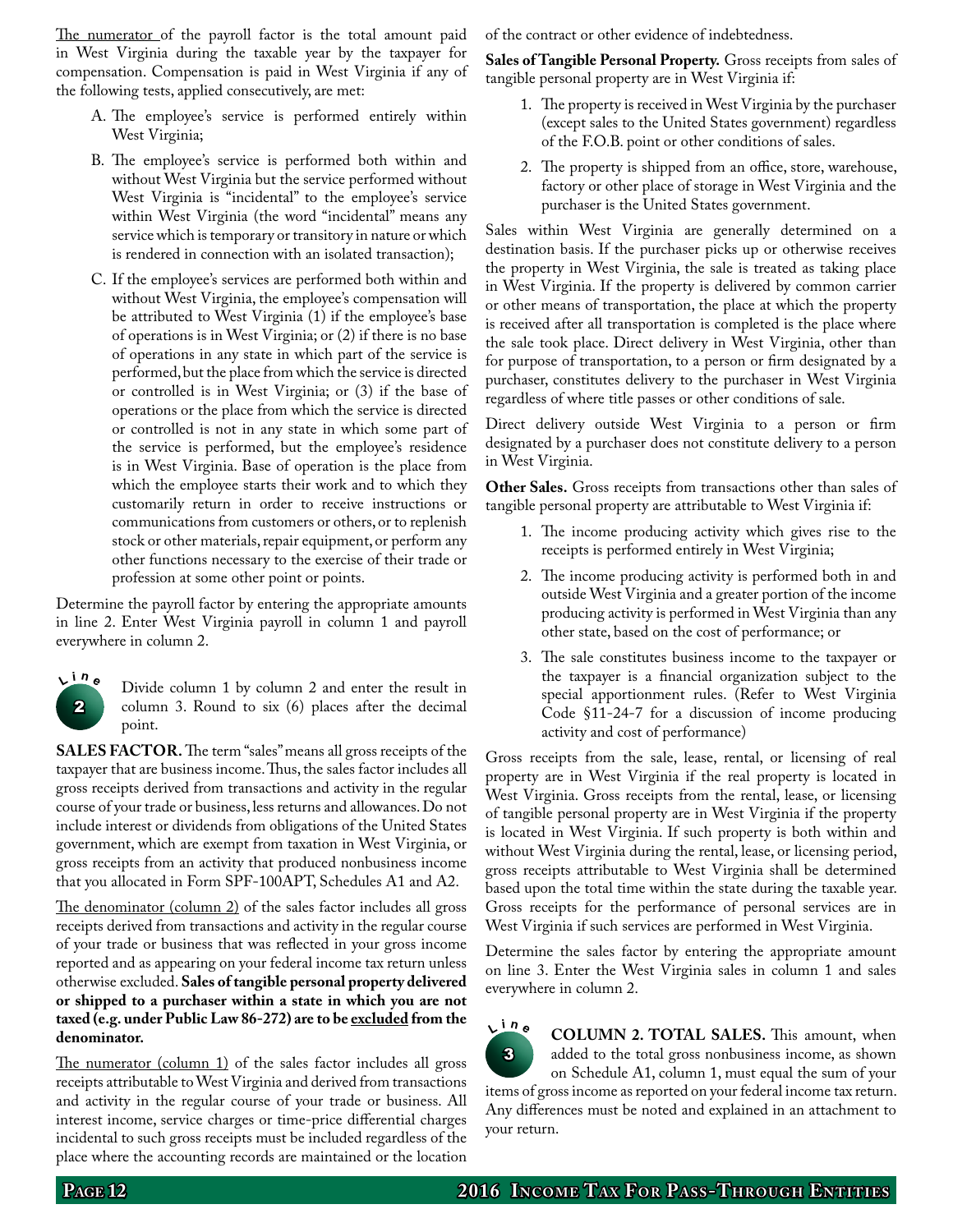| Sum of gross income items on federal<br>return                         |
|------------------------------------------------------------------------|
| Less total allocated income (Form<br>SPF-100APT Schedule A1, column 1) |
| Equals Form SPF-100APT, Schedule<br>$B,$ column 2, line 3.             |





In column 1, enter the amount from line 3. In column 2, subtract line 4 from line 3 and enter the difference. Then divide column 1, line 5 by column 2, line 5 and enter the

result in column 3, line 5. State the result as a decimal and round to six (6) places after the decimal.



Enter line 5 again.



 **<sup>i</sup> <sup>n</sup> <sup>e</sup>** Add column 3, lines 1, 2, 5, and 6 and enter the sum in column 3.

8  $L^{\text{in}}$ Divide the six (6) digit decimal from column 3, line 7 by the number 4, reduced by the number of factors, if any, showing zero in column 2, lines 1, 2, 5, or 6. Enter the six (6) digit decimal fraction from column 3, line 8 on Form SPF-100, Schedule A, line 9, and Schedule B, line 15.

#### **Motor Carriers – Special Single Factor Formula**

PART 2 - VEHICLE MILES. Motor carriers of property or passengers are subject to special apportionment rules. Motor carriers must apportion their business income by using a single factor formula of vehicle miles.

**The special apportionment formula for motor carriers is to be used for the** *Calculation of Income Tax ONLY!* **The special formula rules do NOT apply to the West Virginia Business Capital calculation.**

A motor carrier is any person engaged in the transportation of passengers and/or property for compensation by a motor propelled vehicle over roads in West Virginia, whether on a scheduled route or otherwise. The term "vehicle miles" means the operations of a motor carrier over a distance of one mile.

The special apportionment formula for motor carriers does NOT apply if:

A. The motor carrier neither owns nor rents any real or tangible personal property located in West Virginia, has made no pick ups or deliveries within West Virginia, and has traveled less than 50,000 miles in West Virginia during the taxable year; or

B. The motor carrier neither owns nor rents any tangible personal property located in West Virginia except vehicles, and made no more than 12 trips into or through West Virginia during the taxable year.

Under either (A) or (B), the mileage traveled in West Virginia may not be more than five percent (.05) of the total vehicle miles traveled in all states during the taxable year.

Determine the apportionment factor by entering the appropriate vehicle miles for West Virginia in column 1, and vehicle miles everywhere in column 2.

Divide column 1 by column 2 and enter the result in column 3. State the result as a decimal fraction and round to six (6) places after the decimal. Enter the six (6) digit decimal fraction from column 3 on line 9 of Form SPF-100, Schedule A.

### **Financial Organizations – Special Single Factor Formula**

PART 3 - GROSS RECEIPTS. Financial organizations subject to apportionment must apportion their business income by using a single factor gross receipts formula. This special apportionment rule applies to both West Virginia Income Tax AND Business Capital calculation.

A financial organization is any holding company or regulated financial corporation or subsidiary thereof, or any corporation deriving more than fifty percent (.5) of its gross receipts from one or more of the following:

- 1. Making, acquiring, selling, or servicing loans or extensions of credit.
- 2. Leasing or acting as an agent, broker, or advisor in connection with leasing real and personal property that is the economic equivalent of an extension of credit.
- 3. Operating a credit card business.
- 4. Rendering estate or trust services.
- 5. Receiving, maintaining, or otherwise handling deposits.
- 6. Engaging in any other activity with an economic effect comparable to any of the above.

Financial organizations regularly engaging in business in West Virginia shall apportion their capital and business income by means of a single factor of gross receipts apportionment formula. A financial organization not having its commercial domicile in West Virginia is presumed to be regularly engaging in business in West Virginia if during any year it obtains or solicits business with 20 or more persons within West Virginia, or the sum of its gross receipts attributable to sources in West Virginia equals or exceeds \$100,000.00.

Gross receipts from the following ownership interest (and certain related activities) will **NOT** be considered in determining whether a financial organization is subject to taxation.

- 1. An interest in a real estate mortgage investment conduit, a real estate investment, or a regulated investment company;
- 2. An interest in a loan backed security representing ownership or participation in a pool of promissory notes or certificates or interest that provide for payments in relation to payments or reasonable projections of payments on the notes or certificates;